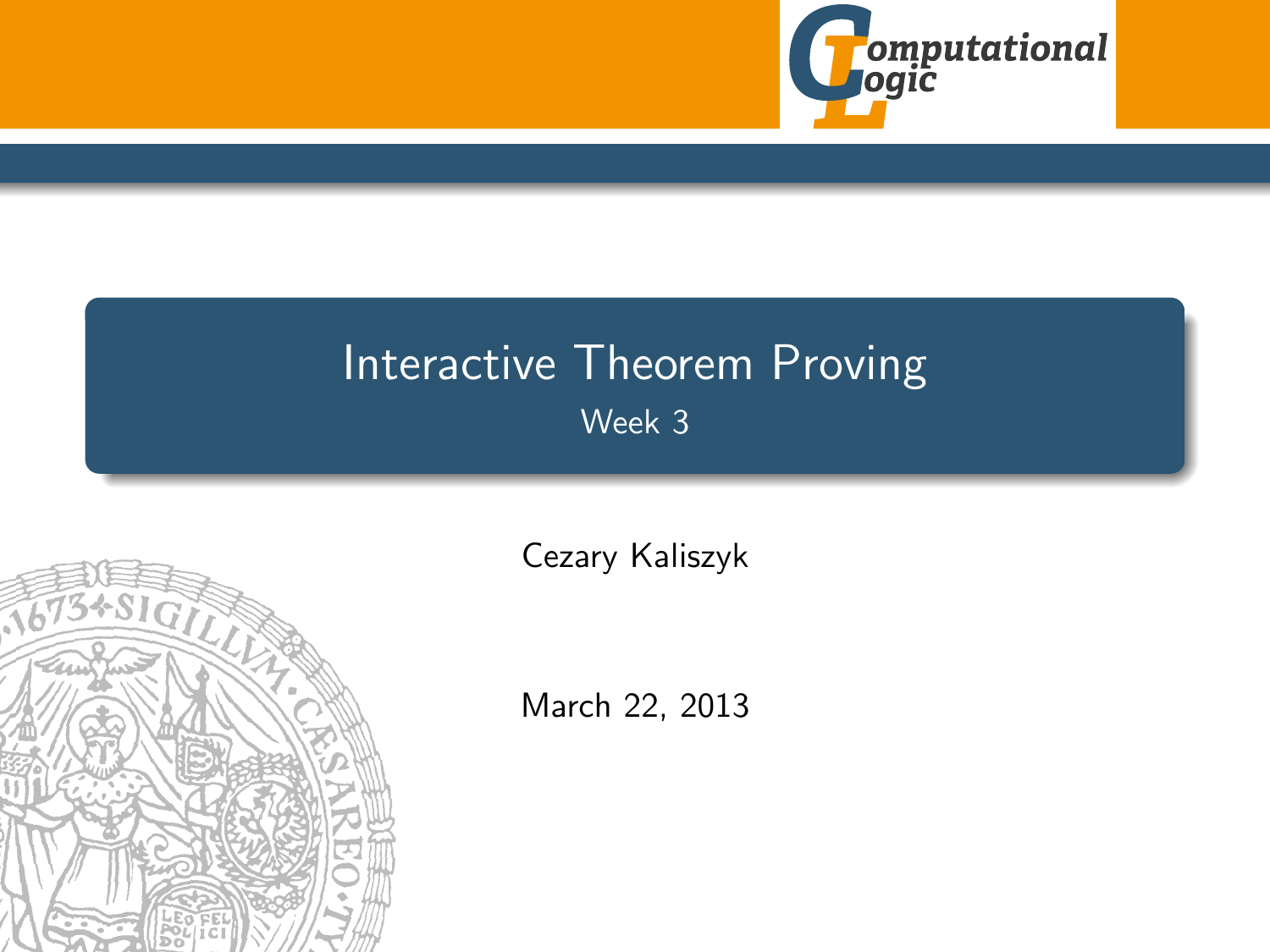## Summary

### So far

Proof Assistants HOL Light

- $\lambda_{\rightarrow}$ , STT
- à la Church, à la Curry
- Type Assignment
- Curry-Howard Isomorphism and example derivations

### **Today**

- Gentzen Style Natural Deduction
- Principal Types
- TCP, TSP, TIP
- Lambda Cube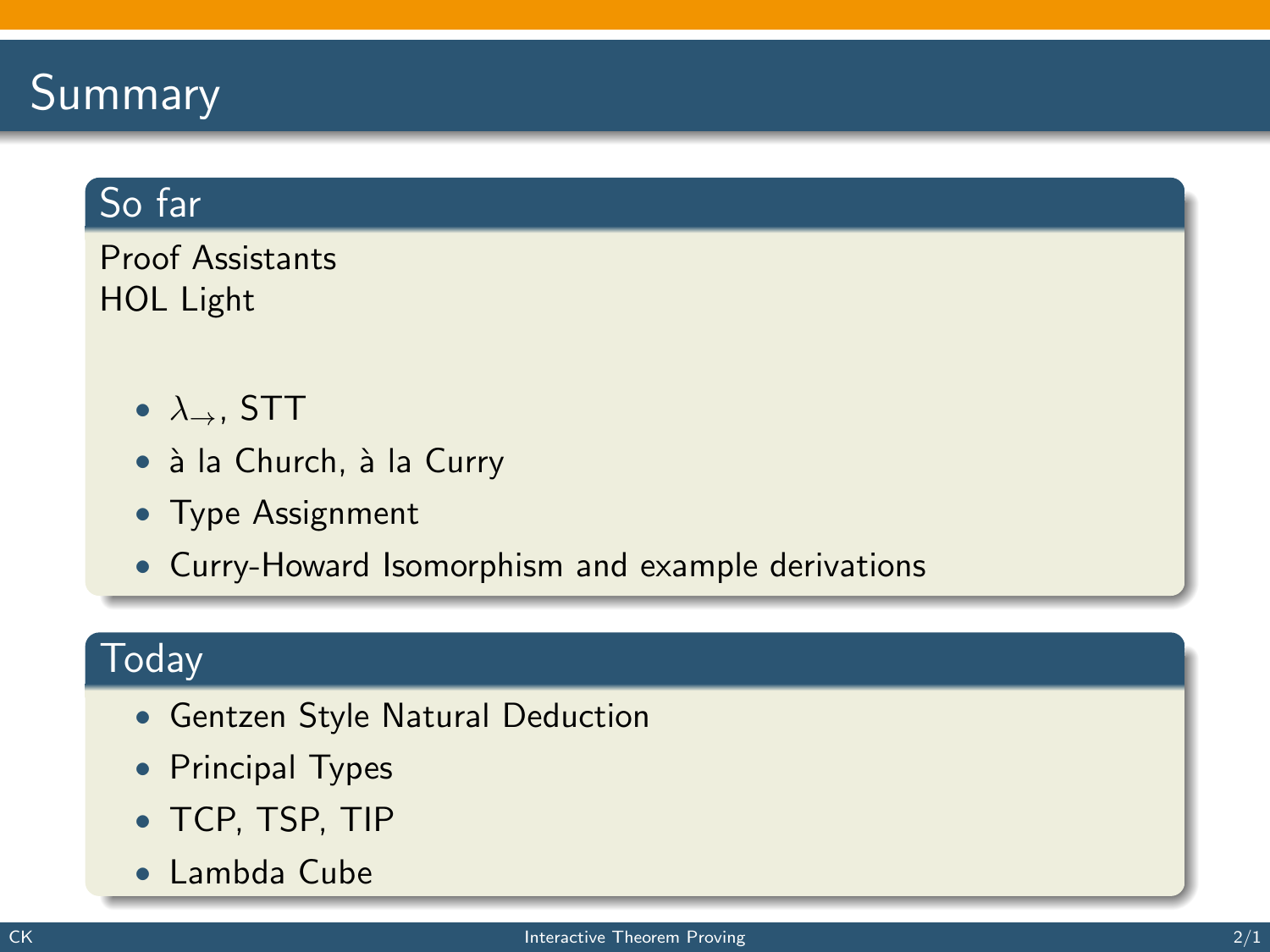



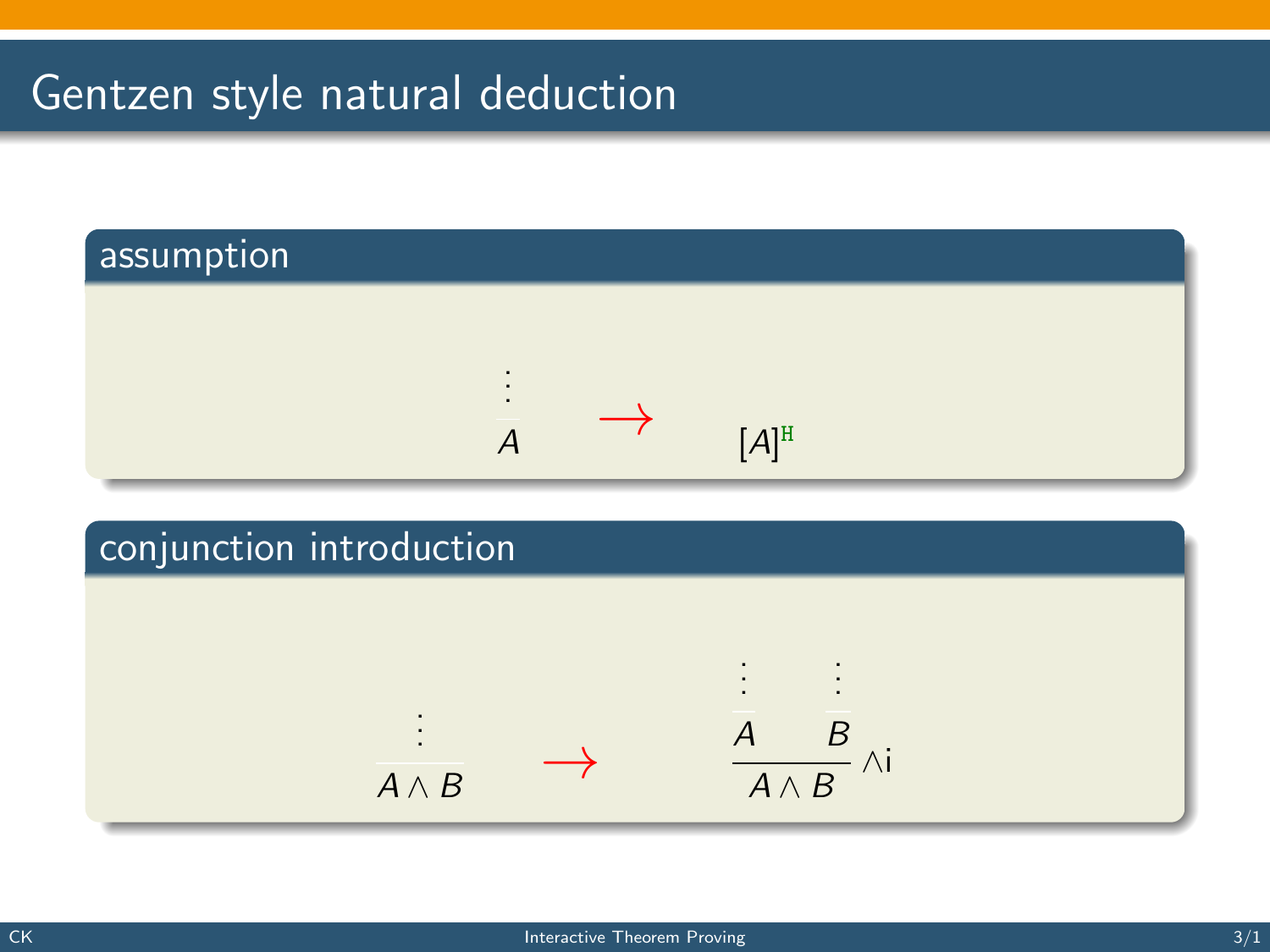## conjunction elimination left



### conjunction elimination right

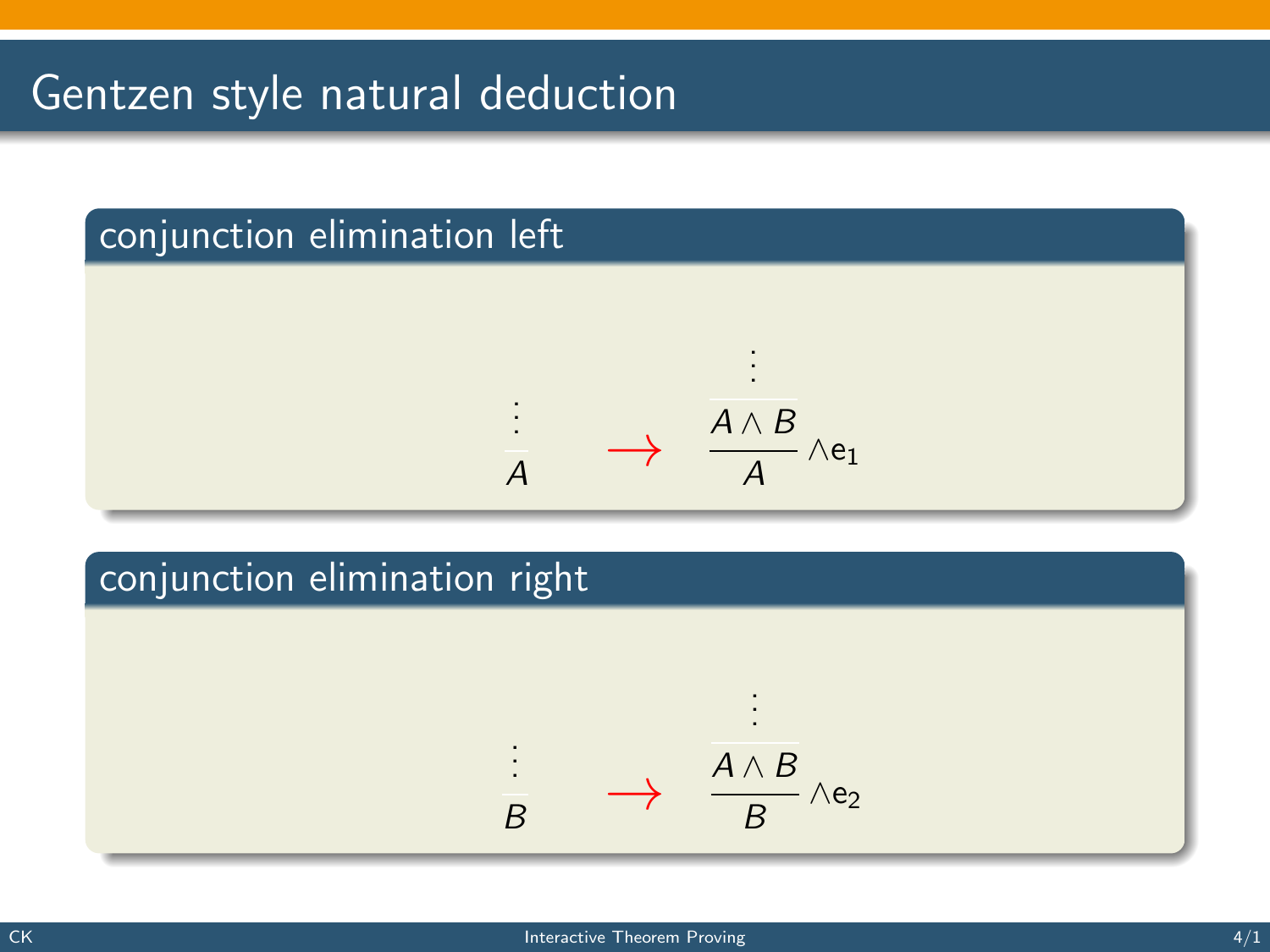

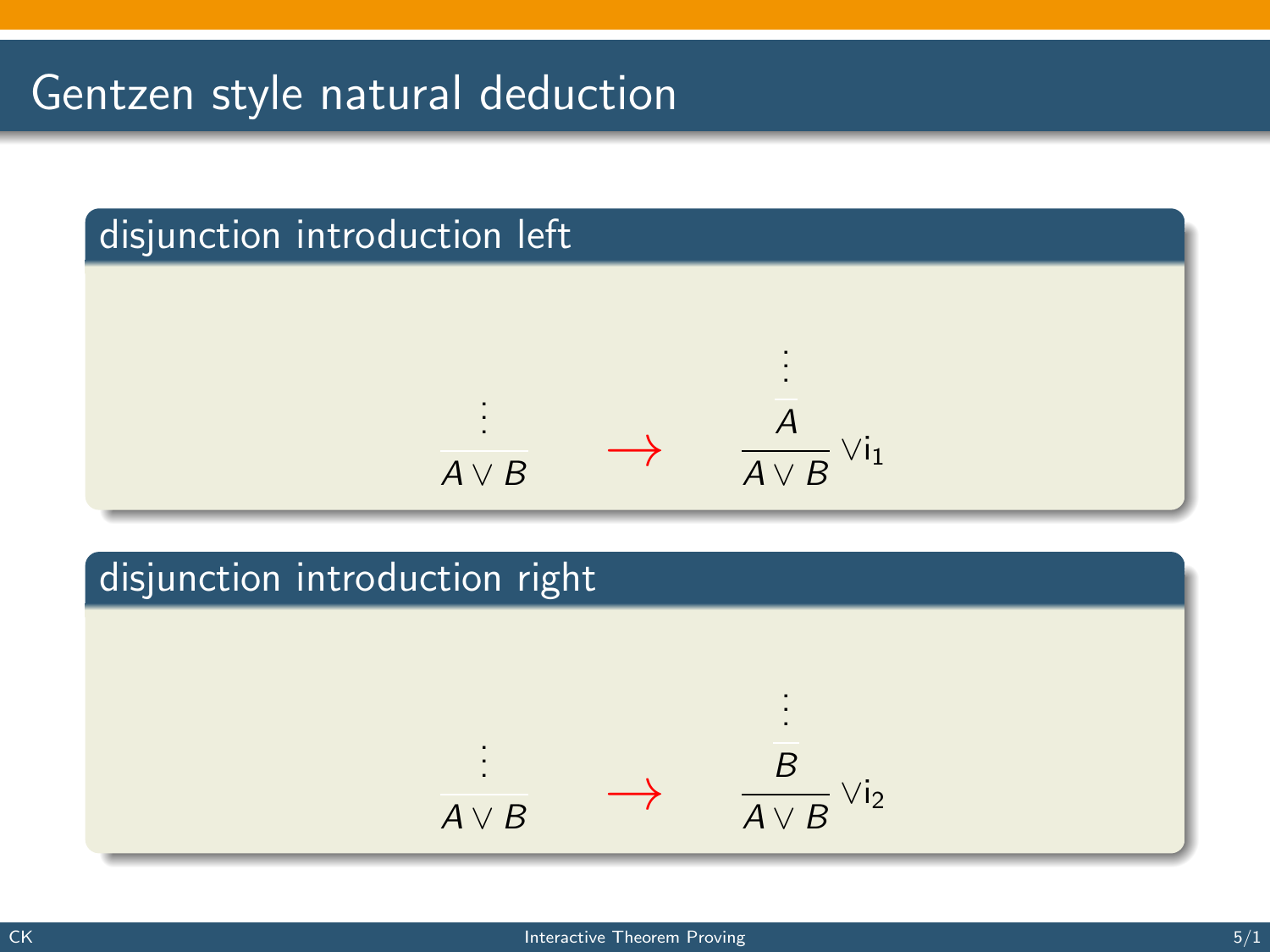### disjunction elimination



### implication introduction

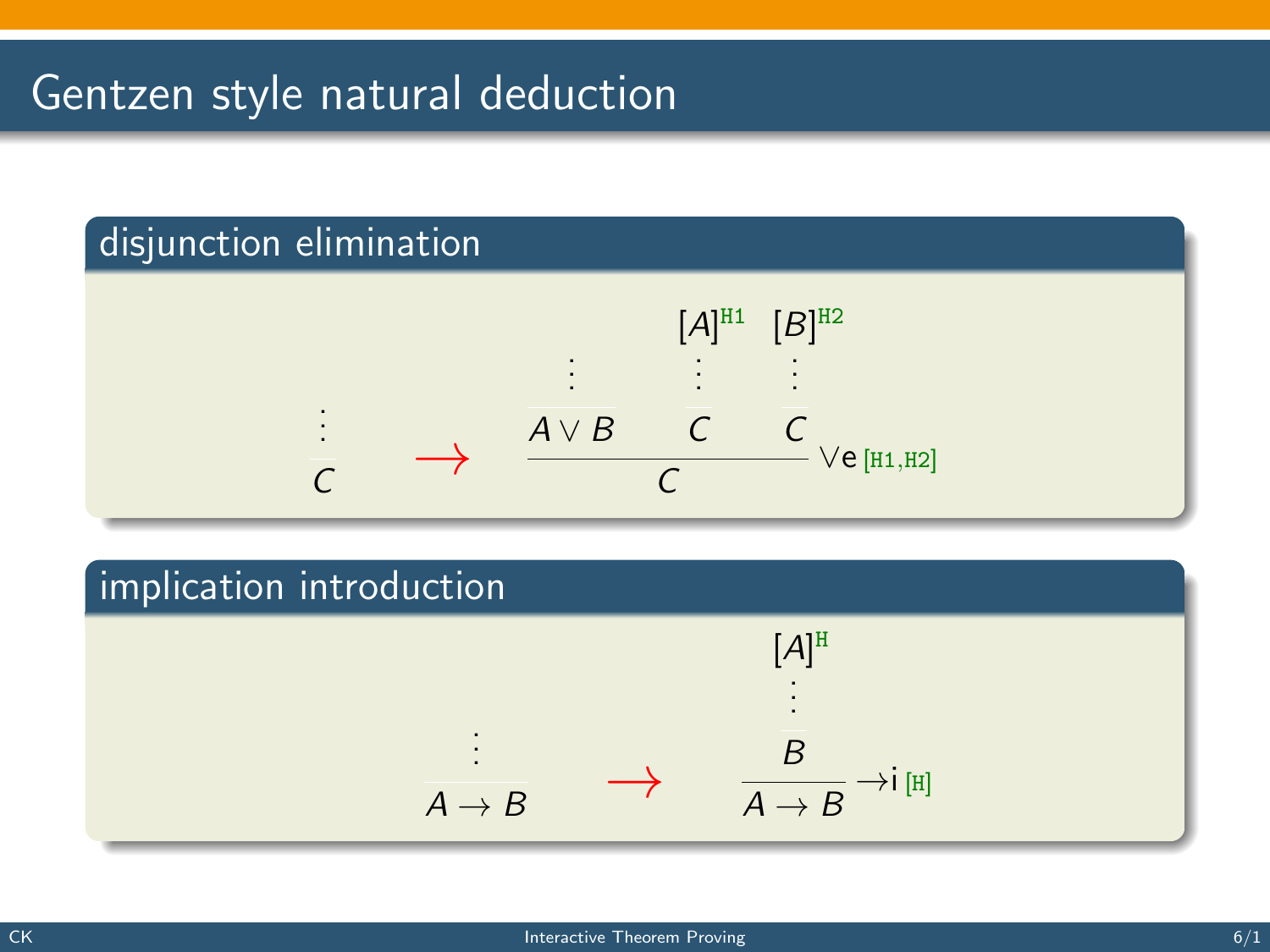

### negation introduction

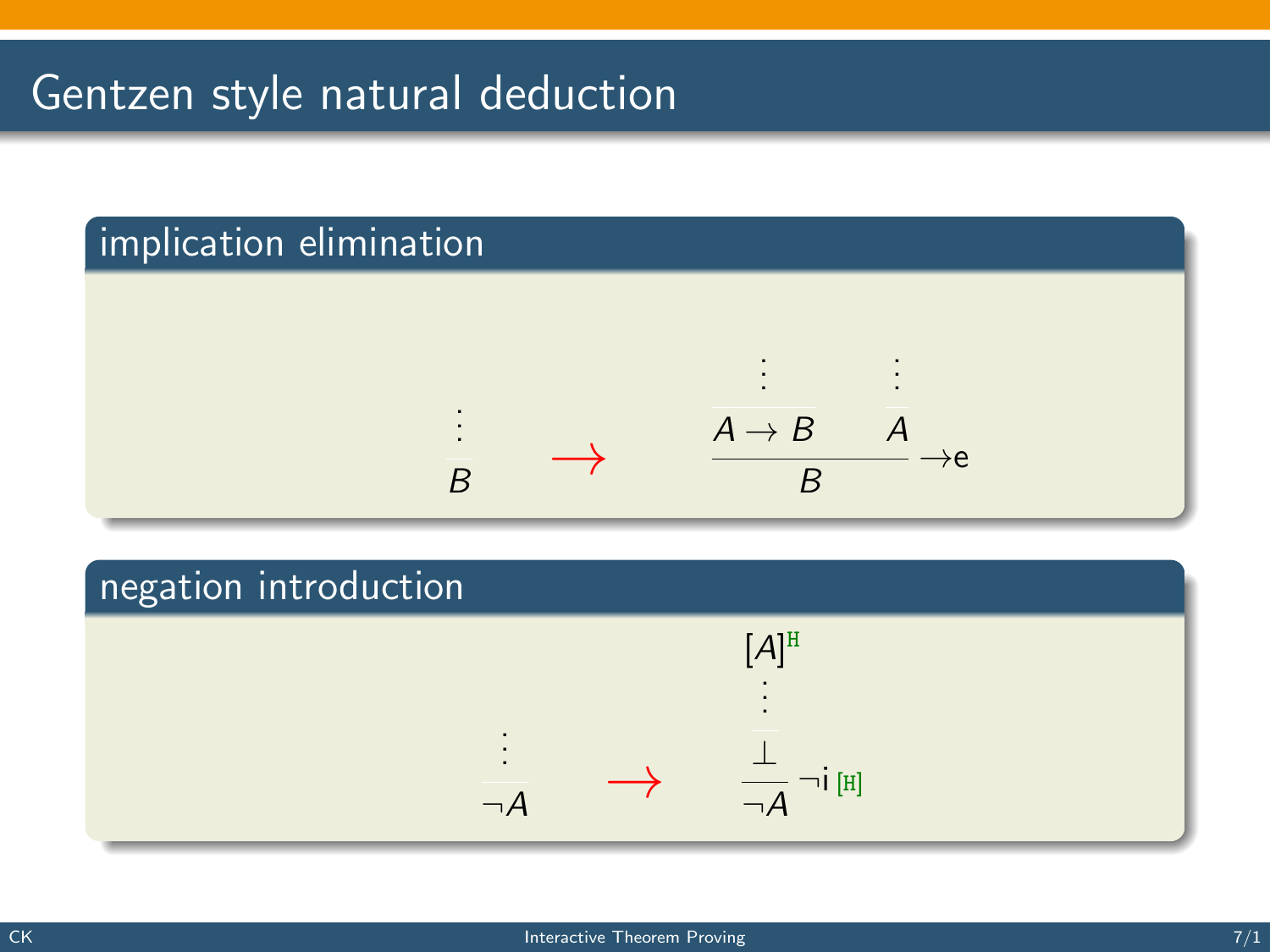### negation elimination



#### bottom elimination

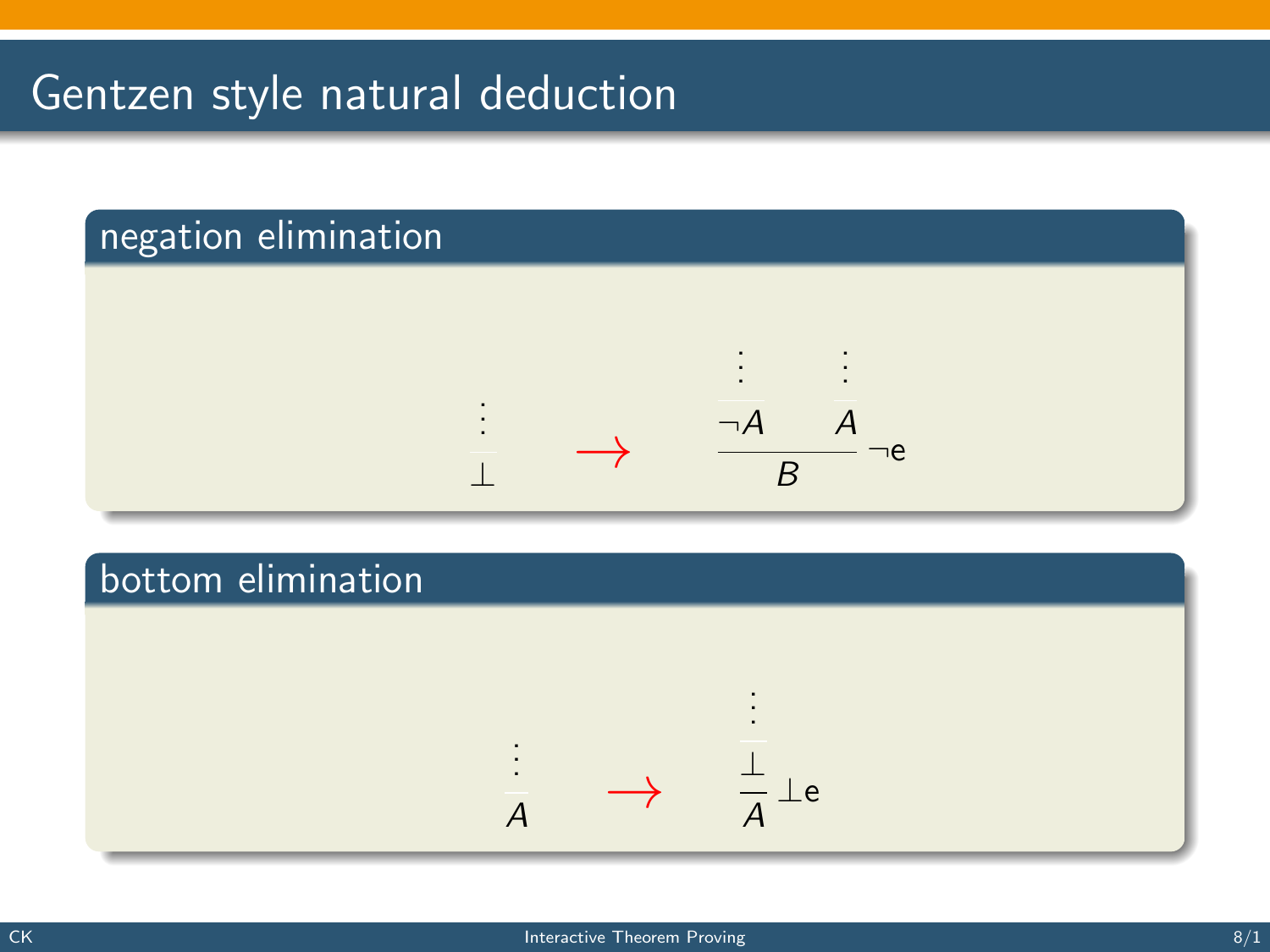

 $\overline{A[t/x]}$ ∀e

 $A[t/x]$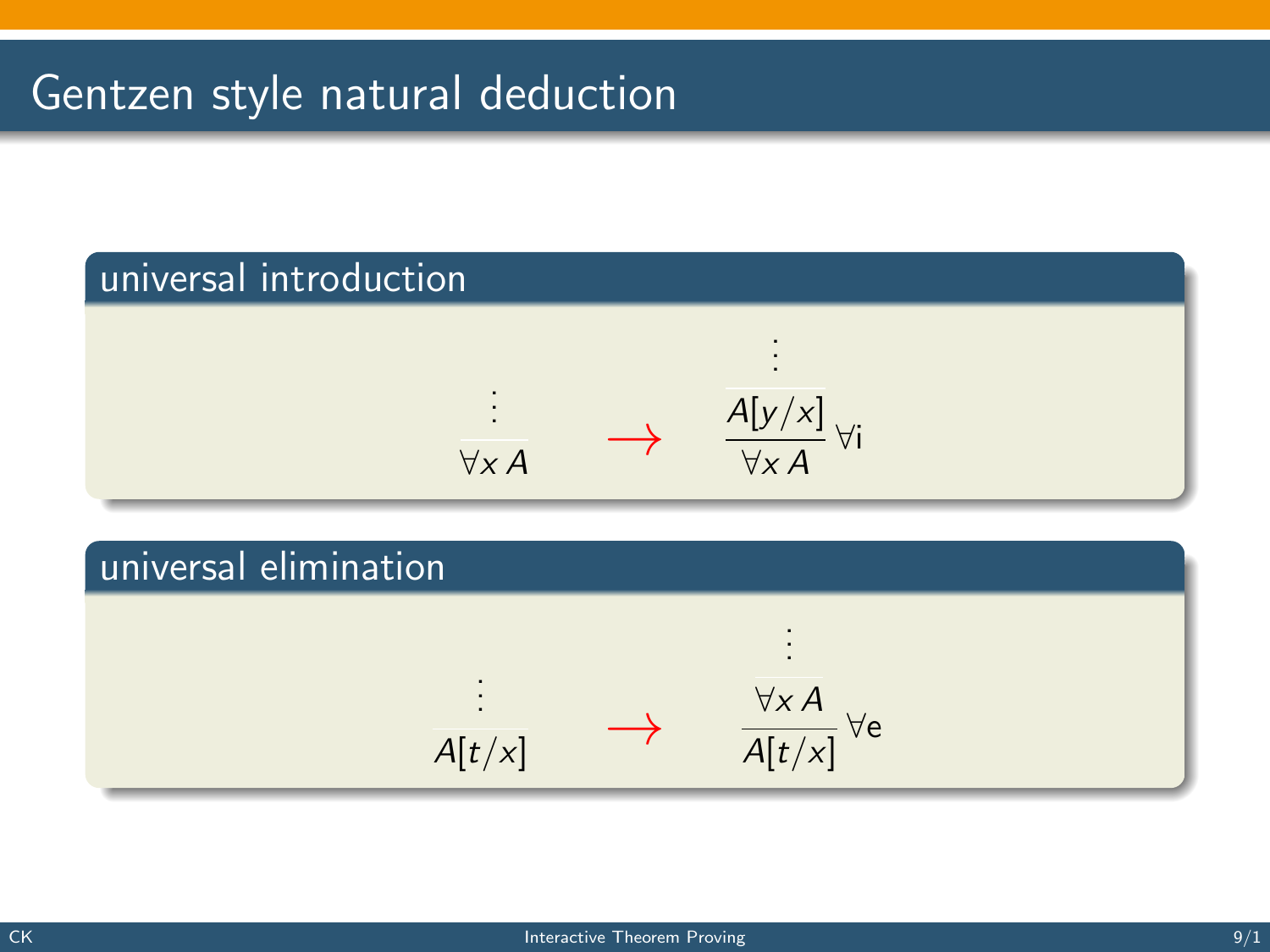

### existential elimination

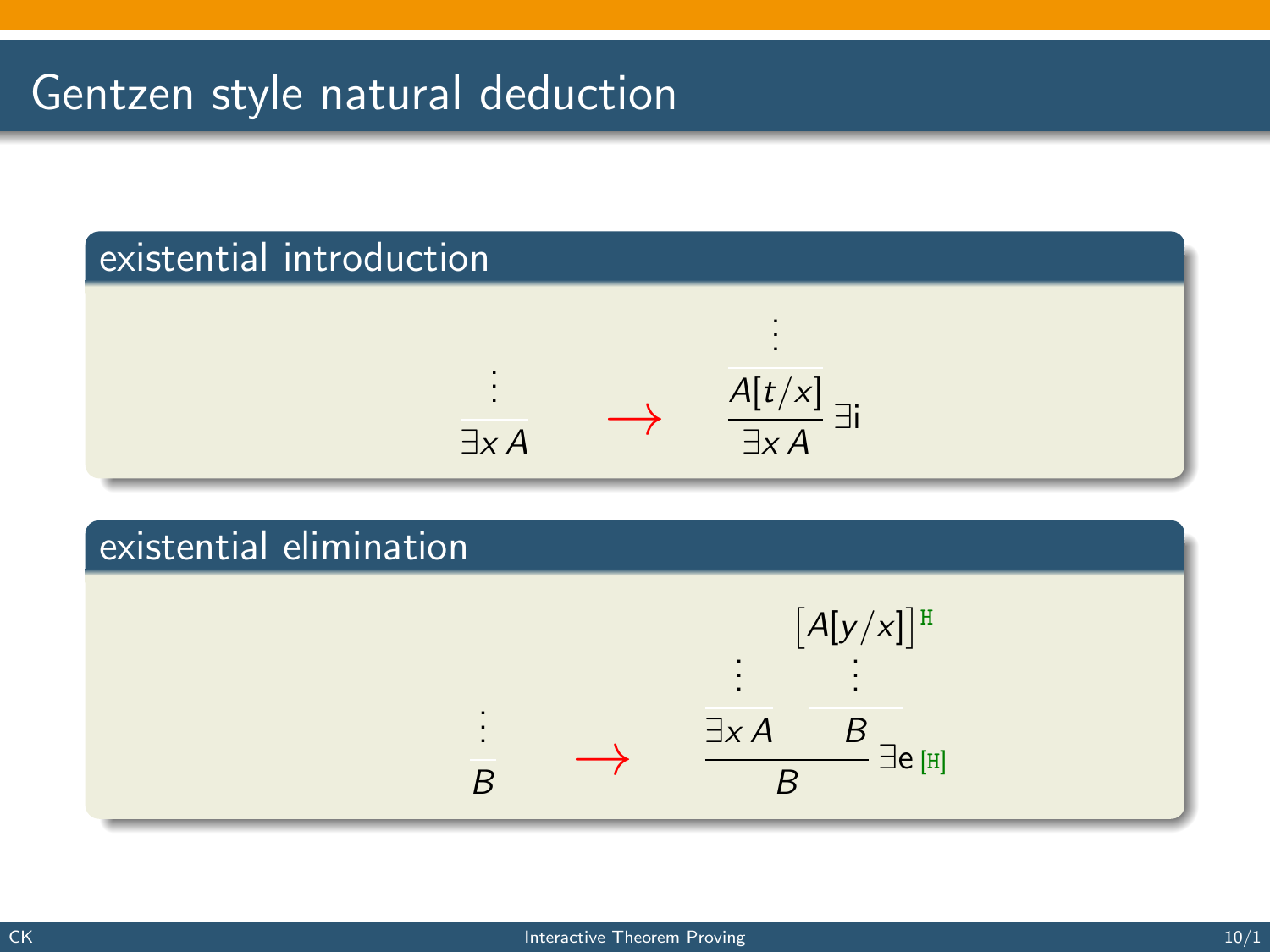# Example Derivation

$$
\frac{\left[P(b)\vee\neg Q(a)\right]^{H3}}{\frac{\exists x P(x)}{\exists x P(x)}}\frac{\frac{\left[P(b)\right]^{H4}}{\exists x P(x)}}{\frac{\bot}{\exists x P(x)}}\frac{\bot}{\frac{\bot}{\exists x P(x)}}\frac{\bot}{\bot}e}{\frac{\bot}{\exists x P(x)}\frac{\bot}{\bot}e}
$$
\n
$$
\frac{\frac{\left[P(b)\right]^{H4}}{\exists x P(x)}}{\frac{\bot}{\exists x P(x)}}\frac{\bot}{\bot}e}{\frac{\bot}{\exists x P(x)}\frac{\bot}{\bot}e}
$$
\n
$$
\frac{\frac{\bot}{\exists x P(x)}}{\frac{\bot}{\exists x P(x)}\frac{\bot}{\bot}e}}\frac{\bot}{\bot}e_{[H4, H5]}\frac{\bot}{\bot}e_{[H4, H5]}\frac{\bot}{\bot}e_{[H4, H5]}\frac{\bot}{\bot}e_{[H4, H5]}\frac{\bot}{\bot}e_{[H4, H5]}\frac{\bot}{\bot}e_{[H4, H5]}\frac{\bot}{\bot}e_{[H4, H5]}\frac{\bot}{\bot}e_{[H4, H5]}\frac{\bot}{\bot}e_{[H4, H5]}\frac{\bot}{\bot}e_{[H4, H5]}\frac{\bot}{\bot}e_{[H4, H5]}\frac{\bot}{\bot}e_{[H4, H5]}\frac{\bot}{\bot}e_{[H4, H5]}\frac{\bot}{\bot}e_{[H4, H5]}\frac{\bot}{\bot}e_{[H4, H5]}\frac{\bot}{\bot}e_{[H4, H5]}\frac{\bot}{\bot}e_{[H4, H5]}\frac{\bot}{\bot}e_{[H4, H5]}\frac{\bot}{\bot}e_{[H4, H5]}\frac{\bot}{\bot}e_{[H4, H5]}\frac{\bot}{\bot}e_{[H4, H5]}\frac{\bot}{\bot}e_{[H4, H5]}\frac{\bot}{\bot}e_{[H4, H5]}\frac{\bot}{\bot}e_{[H4, H5]}\frac{\bot}{\bot}e_{[H4, H5]}\frac{\bot}{\bot}e_{[H4, H5]}\frac{\bot}{\bot}e_{[H4, H5]}\frac{\bot}{\bot}e_{[H4, H5]}\frac{\bot}{\bot}e_{[H4, H5]}\frac{\bot}{\bot}e_{[H4, H5]}\frac{\bot}{\bot}e_{[H4, H5]}\frac{\bot}{\bot
$$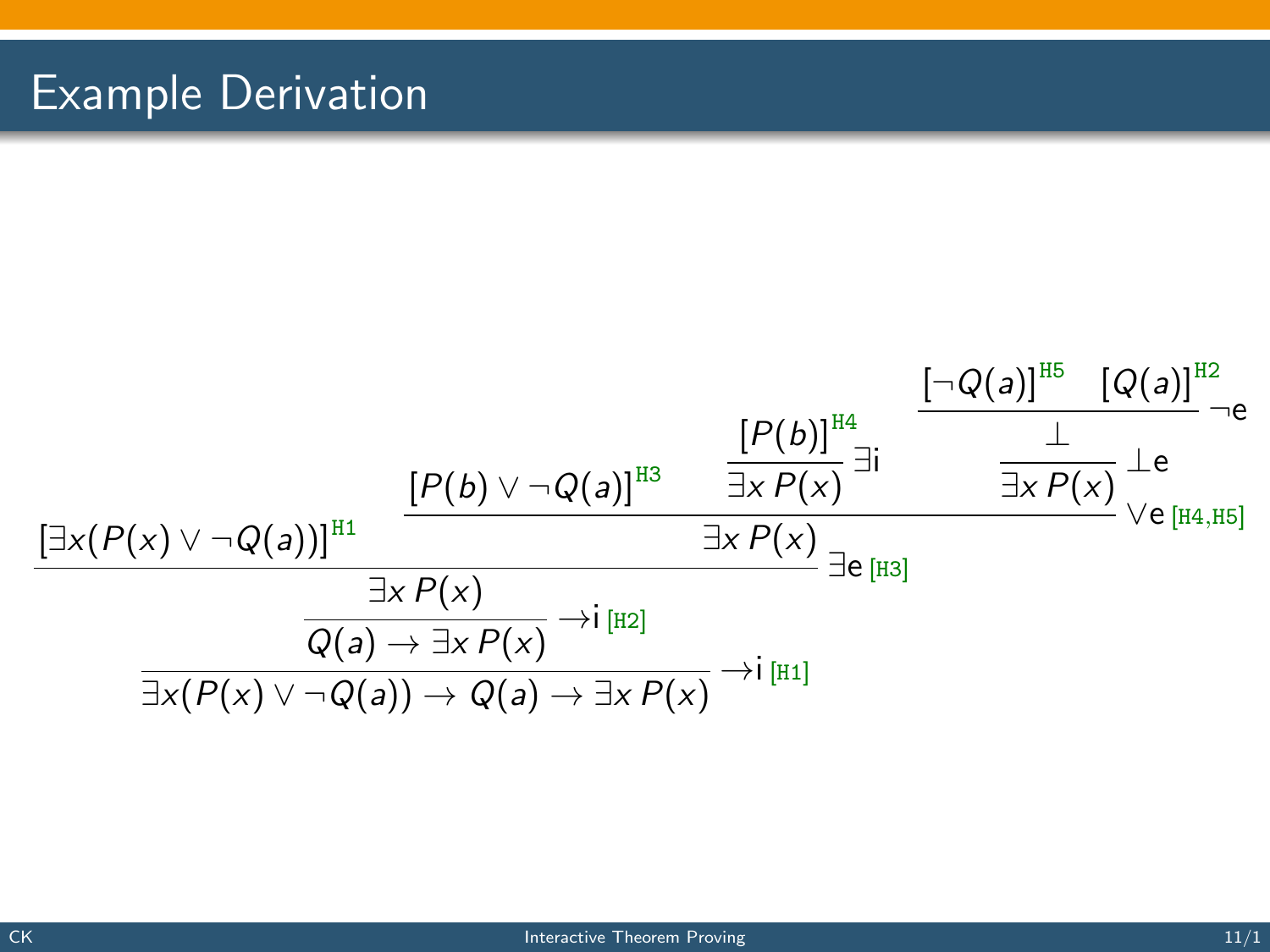# Corresponding Box-style Proof

| $\mathbf{1}$   |  |   | $\exists x(P(x) \vee \neg Q(a))$                                                                  | assumption           |  |
|----------------|--|---|---------------------------------------------------------------------------------------------------|----------------------|--|
| $\mathfrak{D}$ |  |   | Q(a)                                                                                              | assumption           |  |
| 3              |  | b | $P(b) \vee \neg Q(a)$                                                                             | assumption           |  |
| $\overline{4}$ |  |   | P(b)                                                                                              | assumption           |  |
| 5              |  |   | $\exists x P(x)$                                                                                  | $\exists i$ 4        |  |
|                |  |   |                                                                                                   |                      |  |
| 6              |  |   | $\neg Q(a)$                                                                                       | assumption           |  |
| 7              |  |   |                                                                                                   | $\neg$ e 6.2         |  |
| 8              |  |   | $\exists x P(x)$                                                                                  | $\perp$ e 7          |  |
| 9              |  |   | $\exists x P(x)$                                                                                  | $Ve$ 3,4-5,6-8       |  |
| 10             |  |   | $\exists x P(x)$                                                                                  | $\exists$ e 1,3-9    |  |
| 11             |  |   | $Q(a) \rightarrow \exists x P(x)$                                                                 | $\rightarrow$ i 2-10 |  |
| 12             |  |   | $\exists x(P(x) \vee \neg Q(a)) \rightarrow Q(a) \rightarrow \exists x P(x)$ $\rightarrow$ i 1—11 |                      |  |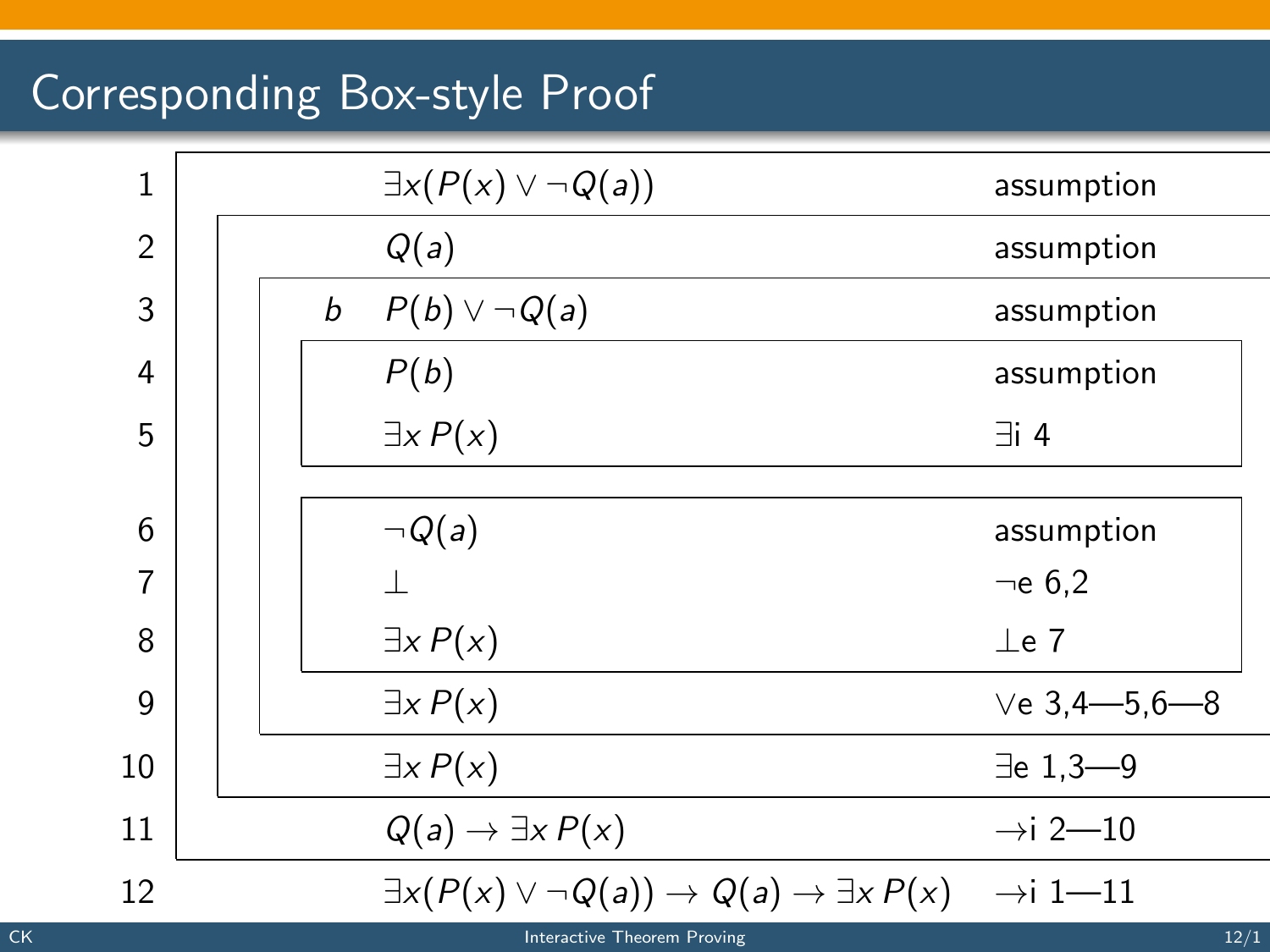### Definition: type substitution

A map from type variables to types

#### Definition: unifier

For two given types  $\sigma$  and  $\tau$  their unifier, is such a type substitution s that  $s(\sigma) = s(\tau)$ 

### Definition: mgu (most general unifier)

Given types  $\sigma$  and  $\tau$  their mgu is a type substitution s, such that:

• 
$$
s(\sigma) = s(\tau)
$$

• 
$$
\forall t \cdot t(\sigma) = t(\tau) \rightarrow \exists r \cdot t = r \circ s
$$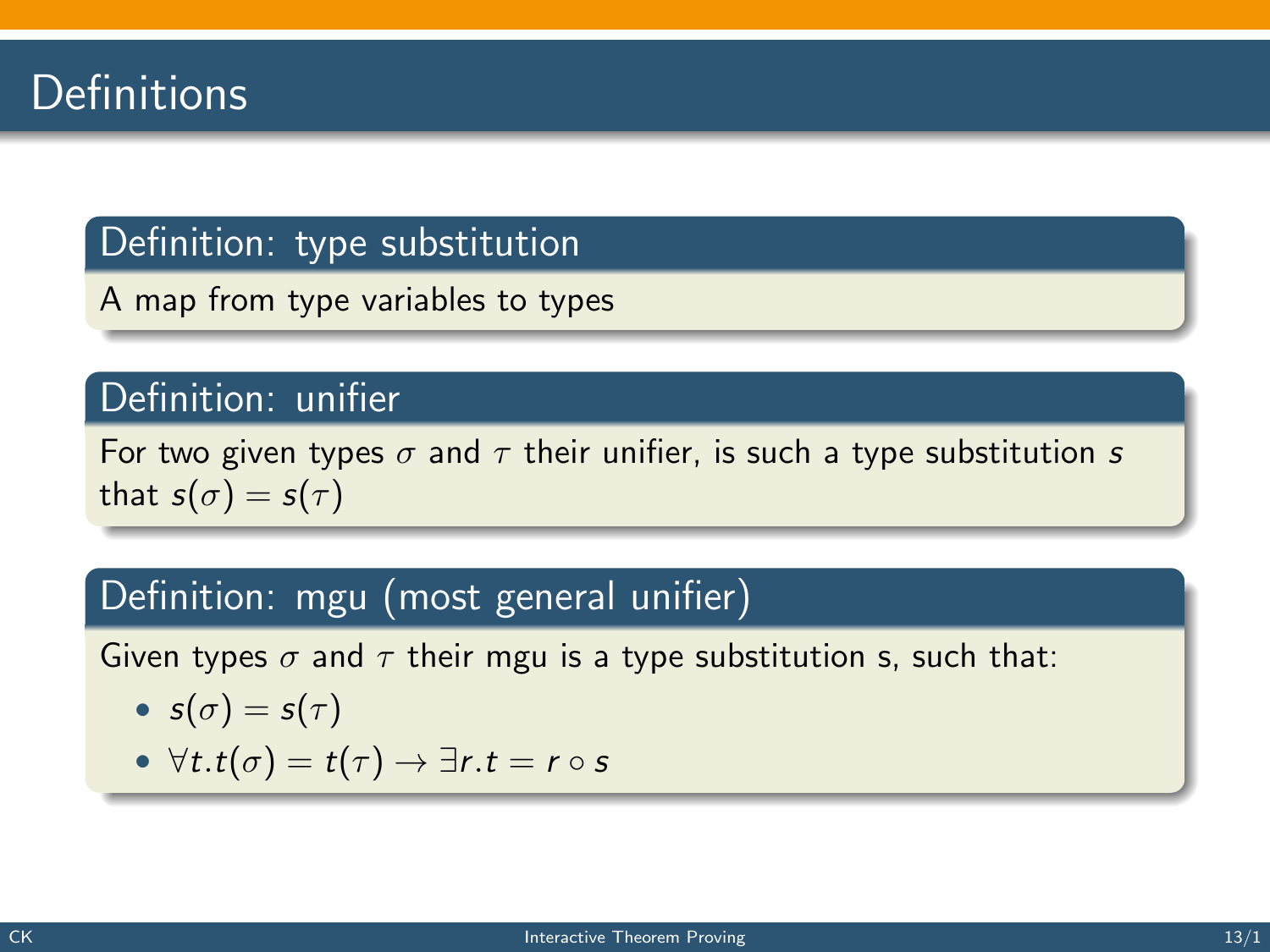### Definition: type substitution

A map from type variables to types

#### Definition: unifier

For two given types  $\sigma$  and  $\tau$  their unifier, is such a type substitution s that  $s(\sigma) = s(\tau)$ 

### Definition: mgu (most general unifier)

Given types  $\sigma$  and  $\tau$  their mgu is a type substitution s, such that:

• 
$$
s(\sigma) = s(\tau)
$$

• 
$$
\forall t \cdot t(\sigma) = t(\tau) \rightarrow \exists r \cdot t = r \circ s
$$

The above notions generalize to lists of types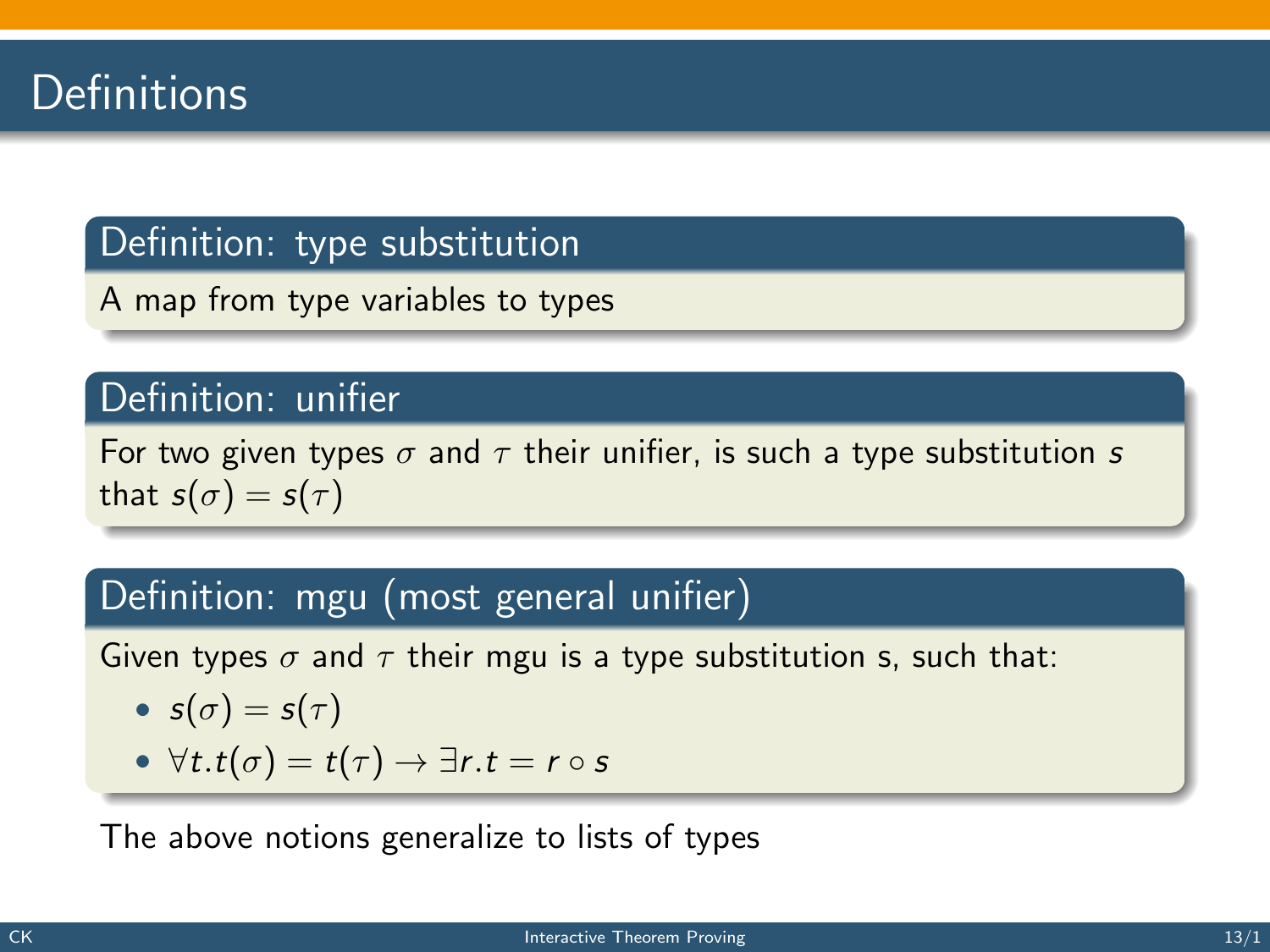### In  $\lambda_{\rightarrow}$  only one function

Input:  $\sigma_1, \ldots, \sigma_n$ , output: mgu or "not unifiable".

$$
E_1; g(\tau_1, \ldots, \tau_n) \approx g(\tau'_1, \ldots, \tau'_n); E_2
$$
\n
$$
E_1; \tau_1 \approx \tau'_1; \ldots; \tau_n \approx \tau'_n; E_2
$$
\n
$$
E_1; \tau_1 \to \tau_2 \approx \tau'_1 \to \tau'_2; E_2
$$
\n
$$
E_1; \tau_1 \approx \tau'_1; \tau_2 \approx \tau'_2; E_2
$$
\n
$$
E_1; \alpha \approx \tau; E_2 \quad \alpha \notin V(\tau)
$$
\n
$$
(E_1; E_2) \{\alpha/\tau\}
$$
\n
$$
E_1; \tau \approx \alpha; E_2 \quad \alpha \notin V(\tau)
$$
\n
$$
E_1; \tau \approx \tau; E_2 \quad \alpha \notin V(\tau)
$$
\n
$$
E_1; \tau \approx \tau; E_2 \quad E_1; E_2
$$
\n
$$
E_1; \tau \approx \tau; E_2 \quad E_1; E_2
$$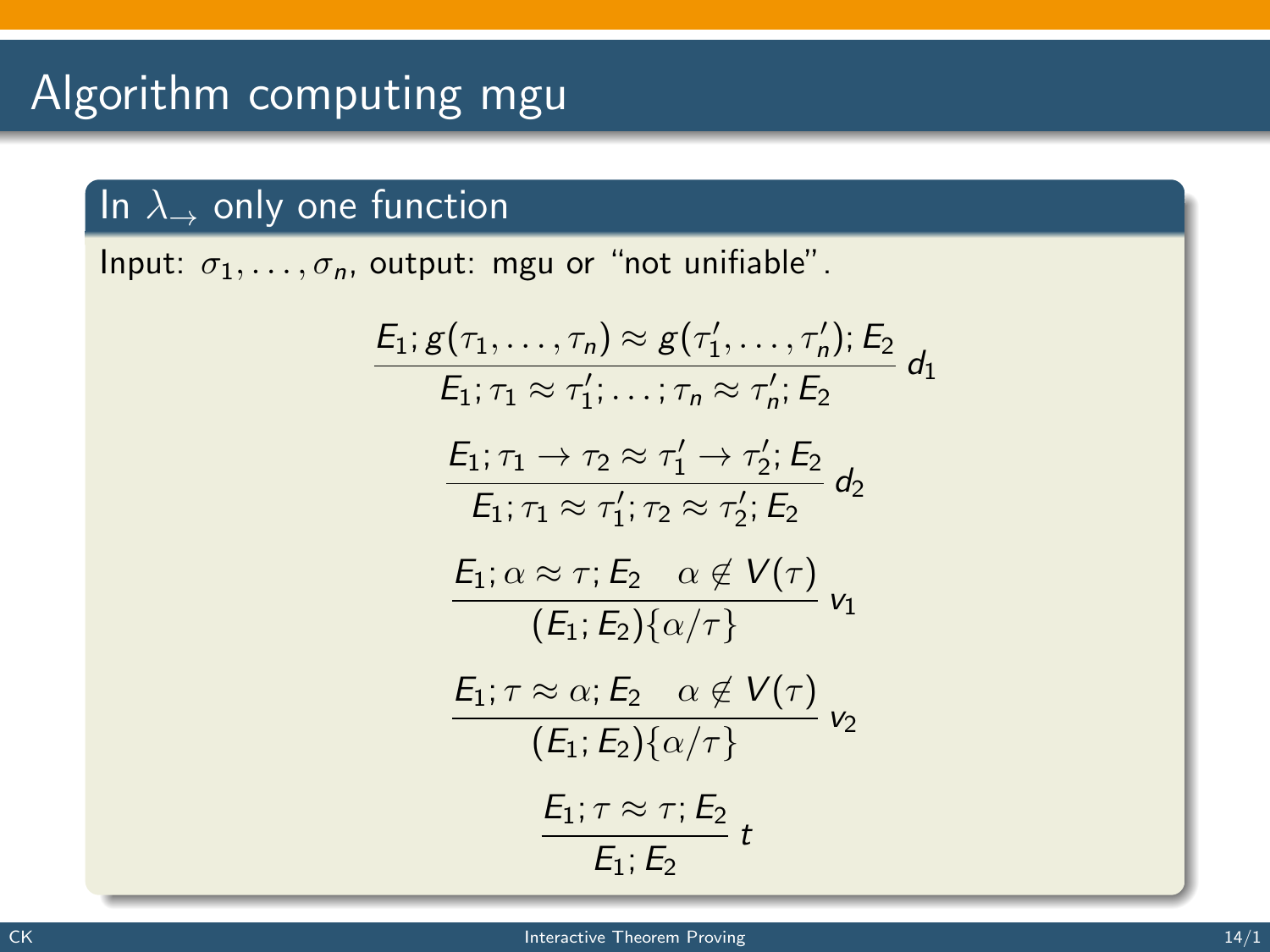# Principal Types

### Definition: Principal type

 $\sigma$  is a principal type for an untyped  $\lambda$ -term M if:

- $M : \sigma$  in STT à la Curry
- $\forall \tau, M : \tau \to \exists s.\tau = s(\sigma)$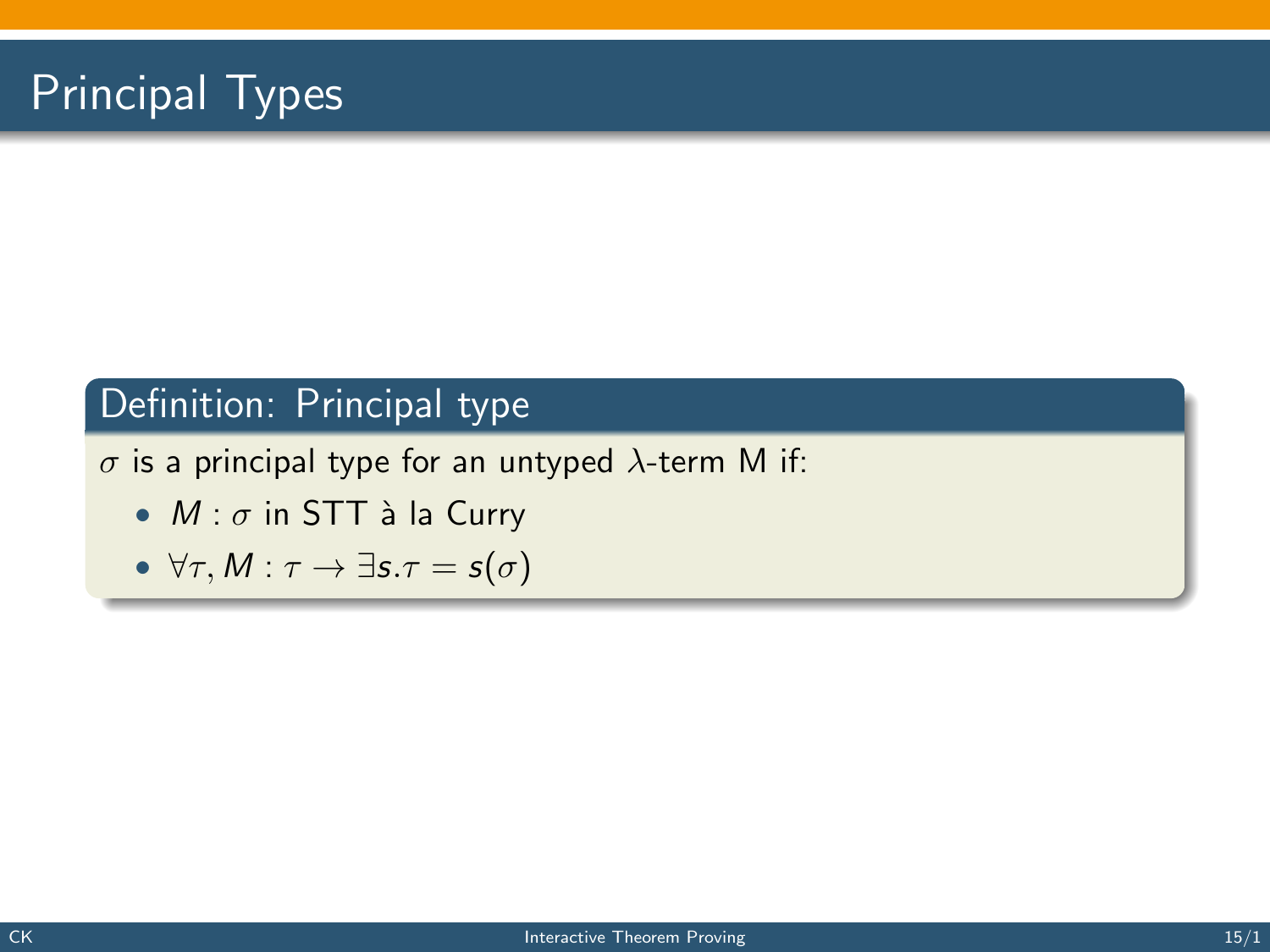$$
\lambda x^{\alpha}. \lambda y^{\beta}. y^{\beta} (\lambda z^{\gamma}. y^{\beta} x^{\alpha})
$$

- 1. Assign type variables to all variables:  $x : \alpha, y : \beta, z : \gamma$ .
- 2. Assign type variables to all applicative subterms:  $v \times : \delta$ .  $y(\lambda z.yx): \epsilon.$
- 3. Generate equations between types, necessary for the term to be typable:

$$
\beta = \alpha \to \delta \ \ \beta = (\gamma \to \delta) \to \epsilon
$$

4. Find a most general unifier that solves the above equations:

$$
\alpha:=\gamma\rightarrow\delta,\beta:=(\gamma\rightarrow\delta)\rightarrow\epsilon,\delta:=\epsilon
$$

5. The principal type of  $\lambda x.\lambda y.y(\lambda z.xy)$  is now:

$$
(\gamma \to \epsilon) \to ((\gamma \to \epsilon) \to \epsilon) \to \epsilon
$$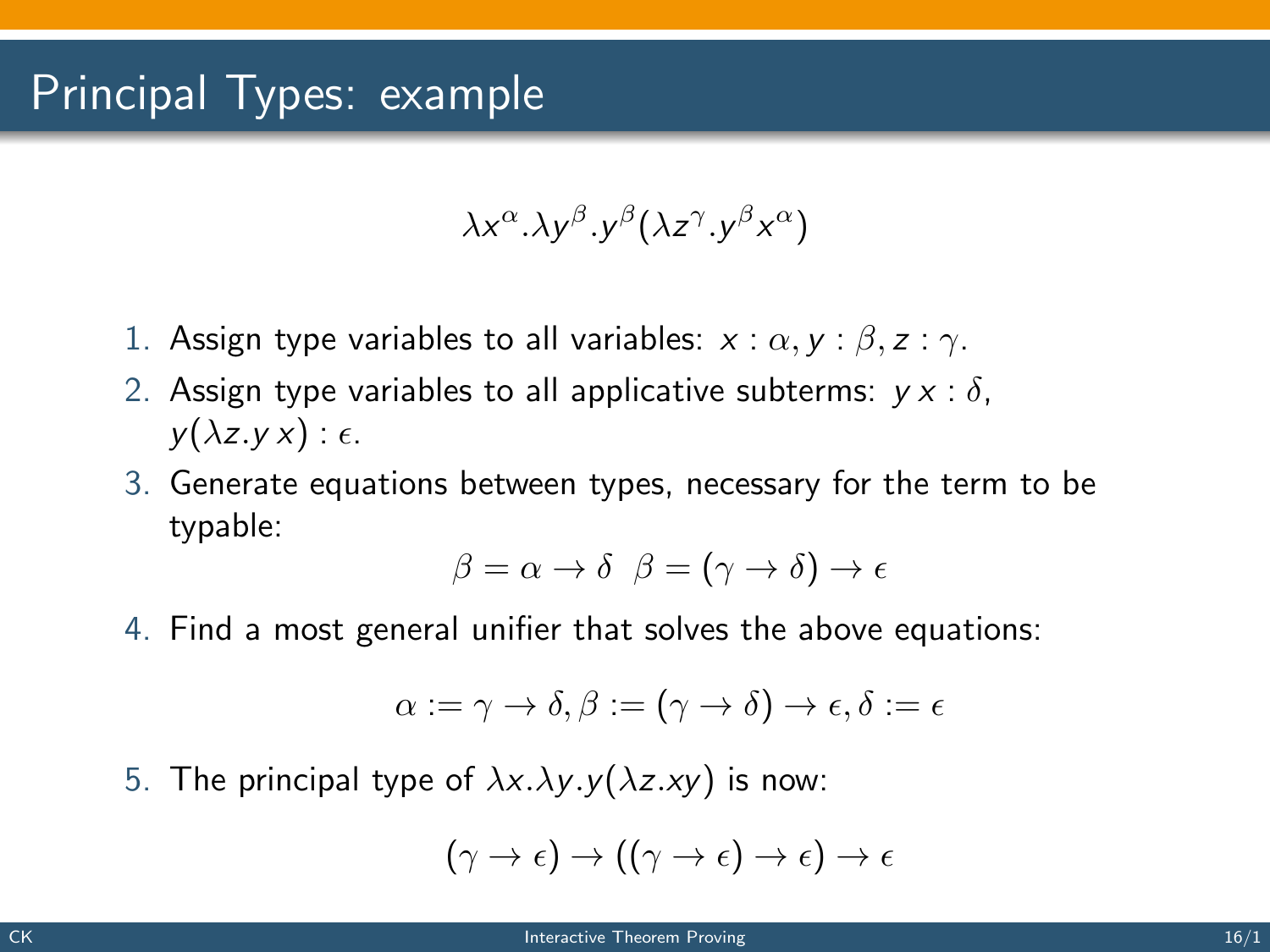# Typical questions in Type Theory

## TCP (type checking problem)

 $M : \sigma$ ?

# TSP (type synthesis problem)

 $M:?$ 

## TIP (type inhabitation problem)

- ? :  $\sigma$  (by a closed term)
	- For  $\lambda_{\rightarrow}$  all are decidable
		- both in Curry and in Church style
	- TCP and TSP are usually equivalent
		- application typing rule is to blame
	- TCP and TSP quickly become undecidable in Curry style
		- TIP corresponds to provability in some logic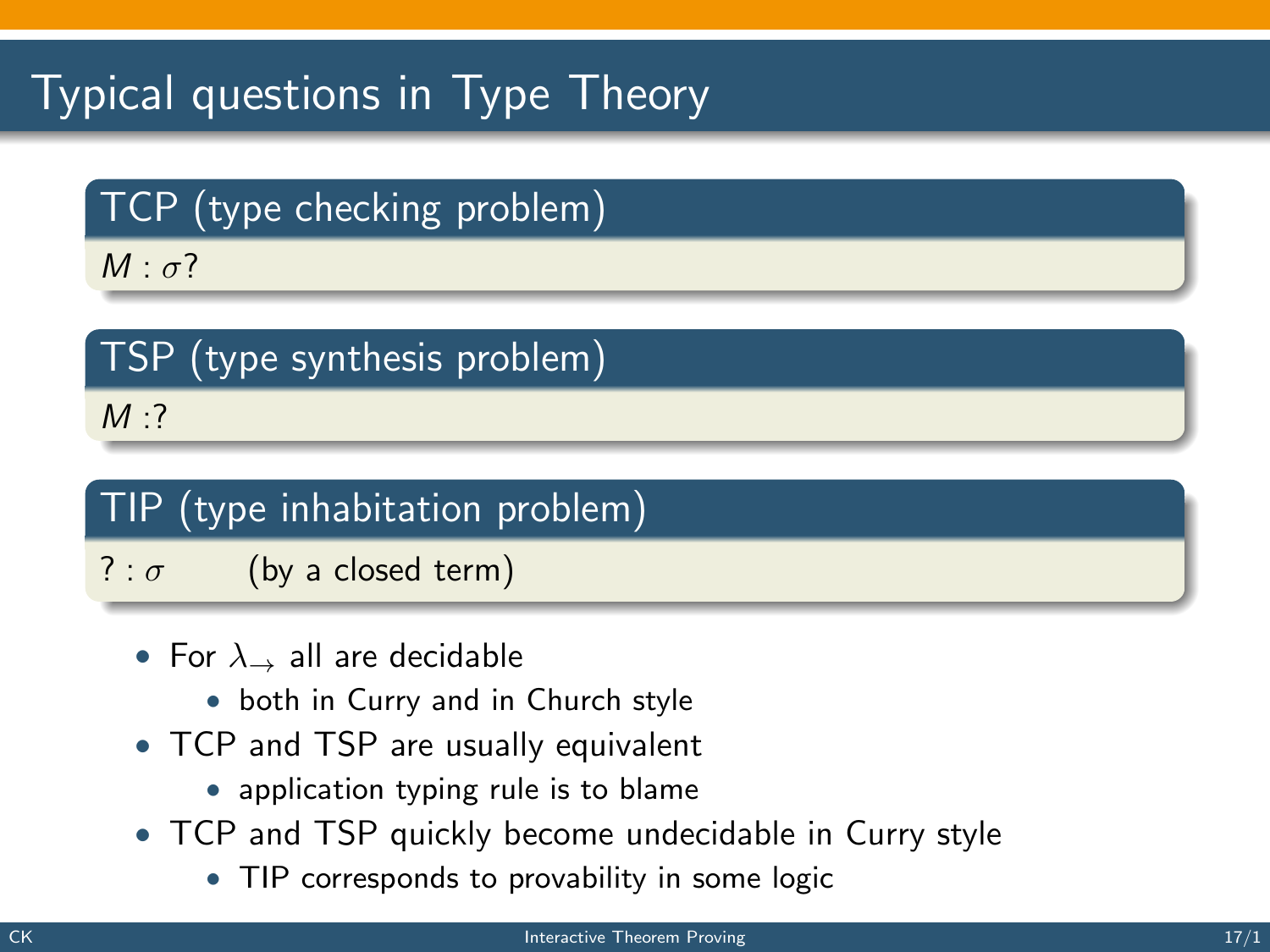

predicate logic  $\longleftrightarrow \lambda_P$  (dependent types) 2nd order propositional logic  $\longleftrightarrow \lambda_2$ , System F (2nd order typed  $\lambda$ -calc)  $\lambda_{\omega}$  (type operators)